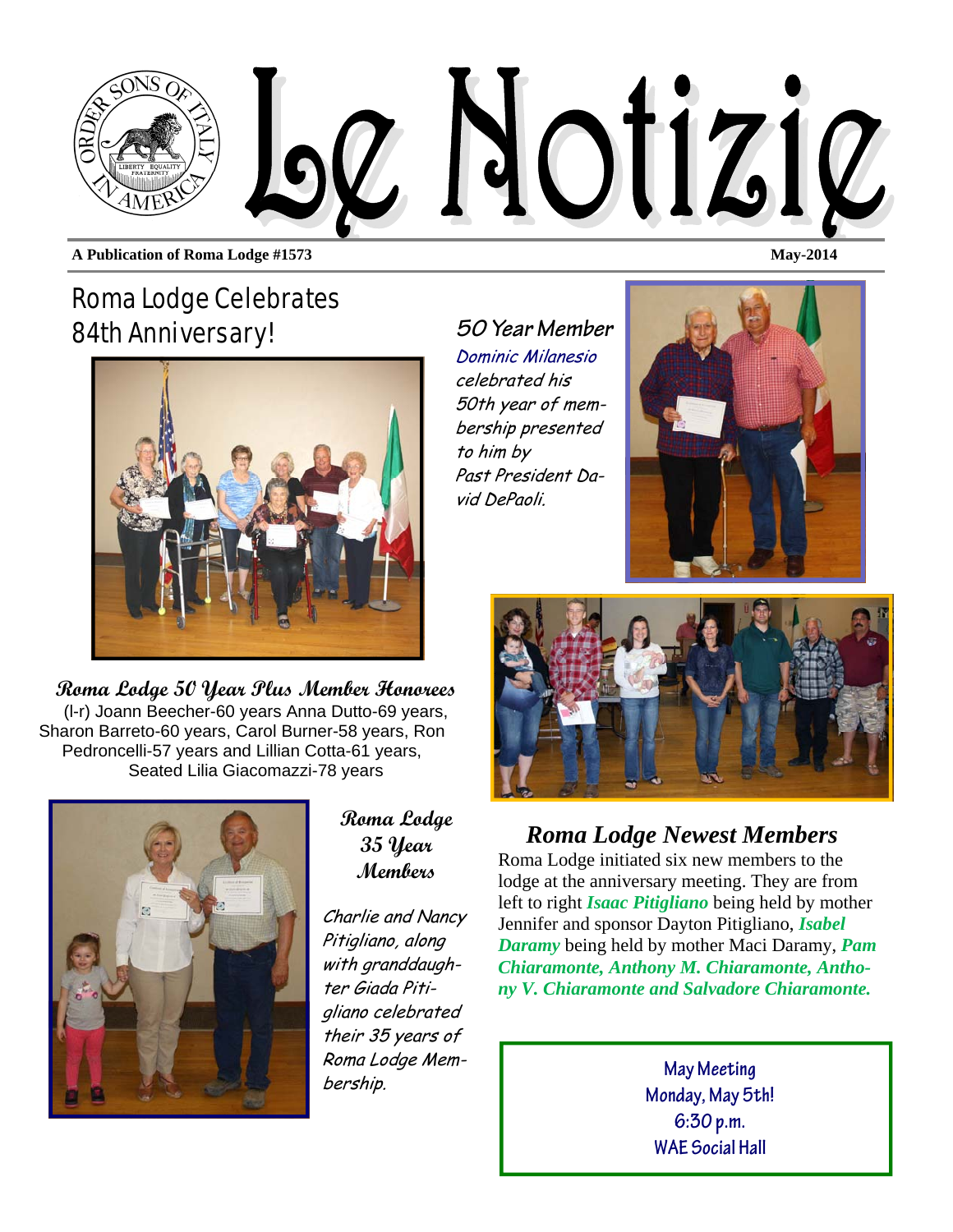## *More than words!*

Heralds Message

he funeral<br>
ritual recited<br>
by Ro-<br>
ma Lodge members ritual recited by Rostates *"We are here to render the last tribute to our departed member, but more than this we are here also to assure his beloved ones, that the Order is ready and willing to give comfort, and guidance to the families of our departed member."* 

Several members were at the funeral services for our departed Brother, *Gaylen Cabral*, who passed away suddenly on the day the lodge was celebrat-



*Gaylen Cabral and sister Janet at the Columbus Day Bocce Tournament.* 

ing its 84th Anniversary. Gaylen celebrated his personal 49th year of membership in Roma Lodge back in February. St. Aloysius Church was nearly full with hundreds of Gaylen's friends that included a motorcycle motorcade of nearly 50 of Harley Davidson motorcycles that led the procession to the Gaylen's final resting place next to his parents *Tony and Margie Cabral* who were very active, long term members of the lodge. Surviving sister *Janet* sat quietly next to her brothers casket as lodge members placed their acacia leaf on Gaylen's casket as a final tribute to our departed member.

 Gaylen did not attend every monthly meeting of Roma Lodge, he could not be found cooking or serving at the ravioli dinner or handing out XMAS stockings at the annual lodge Christmas party. In fact I had to go back to pictures from 2004 of Columbus Day at Mooney's Grove park to find a picture of Gaylen and Janet playing bocce ball. Gaylen had found a different direction to pursue his interests that took up his leisure time. That of car racing and motorcycle bike rides with his Harley friends.

It is important to remember as lodge members many of us are members in dues only and have

little time to devote to many of the activities of the lodge. We have other interests and responsibilities that prevent us from being at every lodge activity. What is important to remember is that regardless of how active or inactive you may be as a lodge member, the lodge will be there to support your loved ones when your time on this earth is over.

This was certainly the case in Gaylen's membership of Roma Lodge. Although he would not be considered an active member of the lodge, lodge members *Dolly and Cedric Kleinhans*  were there to assist Janet in her hour of need with the passing of her brother Gaylen.

Of course Gaylen's long time friend and employer, *Charlie Pitigliano*, along with the Pitigliano Family and fellow employees were also there to do whatever was needed to support Gaylen and his family.

As lodge members we certainly take to heart what others may deem just words on the printed

page. At our anniversary dinner our president *Nick Canata* was undergoing some serious health issues. Nick still remains in the hospital at this writing and we all wish him a rapid recovery. However, it was



lodge members who stepped to the plate to ensure the lodge had a successful anniversary dinner to celebrate its 84th year of carrying on the Italian Culture. When members learned that Nick was in the hospital *Charlie Pitigliano* took charge and got in touch with Frank and Joseph Goni to make the risotto, *Michael DePaoli* to BBQ the sausage, *Giovanni DePaoli* to make the salad and get the bread and *Nancy Pitigliano* to get the cake.

It is this type of team effort that ensures the lodge will have another 100 years of success because lodge members understand the words listed on lodge protocol are *more than words* on a page! We are all here to support each other as lodge members.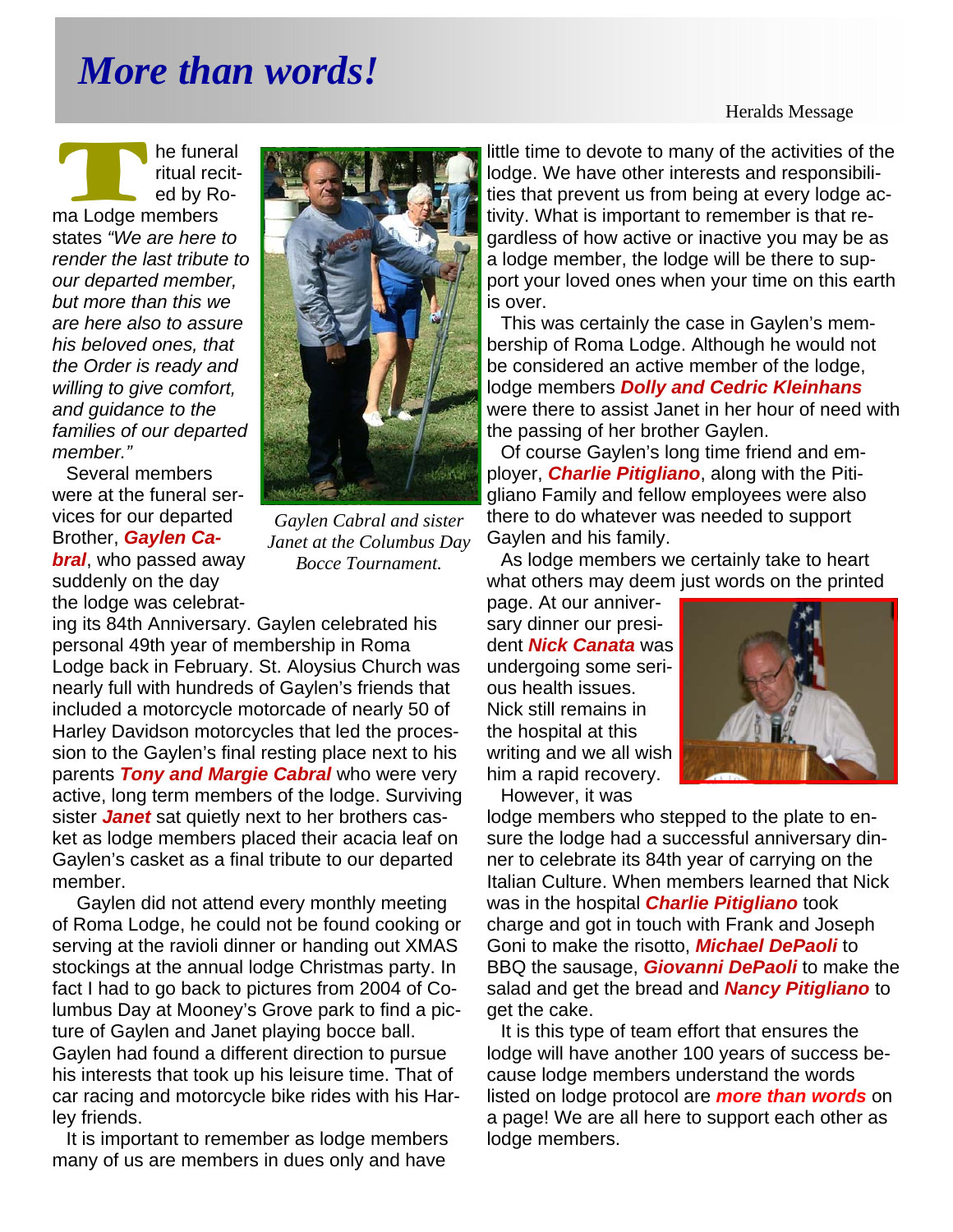#### **45 Year Members!**

The Grand Lodge only gives membership pins for 25, 35 and 50 year members. However, this year there were a lot of lodge members who celebrated their 45th year of membership. They are *Lawrence Cotta, Ben Curti, Ken Curti, Giovanna De-Paoli, Frances Della, Linda* 



*Della, Diane Jordan, Dave Milanesio, Steve Milanesio, Nick Serafin and Vince Sola.* 

*May I humbly suggest that our delegates to the Grand Lodge Convention suggest that the Grand Lodge also have a 45 year pin for members who are celebrating 45 years as lodge members. It is a long time between a 35 year and a 50 year pin.* 

#### *Get Well Wishes!*

Get well wishes go to *Nick Canata,* who spent some time in the hospital. Also to *Lena Briano*, *Amber Dutto, Pam Sola* and *Kim Solari* who have been having health issues.

#### **80th Ravioli Dinner Set**

T he B<sub>0th</sub><br>
annual Roma 80th Lodge ravioli dinner will be Saturday, May 10th at the



TDES Hall in Tulare. Plan to be at the May meeting to get all the details and signup to help. Ken and Shurene Curti, Charlie Pitigliano, along with Cathy Mederos are chairing the event this year and everyone needs to assist in keeping such a great meal and tradition for the lodge and members of the community.

Make sure you get your tickets to sell from Cathy Mederos ASAP. Tickets are only \$20 which is a great price for a wonderful meal that includes ravioli, chicken, spaghetti, salad and all

the great side dishes that go with the dinner. Remind those that you sell tickets to that they can come to the event and enjoy the great dining experience with live music and entertainment or simply stop by for take out meals.

**Cathy Mederos reminds everyone to bring their money for tickets they have already sold to the May meeting. If they are not going to be at the meeting then Saturday May 10th the morning of the dinner.** 

#### **Is the Calvary Coming?**

For 80 years the Roma Lodge ravioli dinner has been a long tradition of the Tulare community. Always putting out a great meal for an inexpen-

sive price has allowed the lodge to maintain a great reputation with those who have come to the dinner numerous times over the years. As lodge members

we have been very



fortunate to have a group of dedicated members who go far above and beyond the call of duty to ensure the dinner is a success. However, these individuals like *Ken Curti, Charlie Pitigliano and Cathy Mederos* cannot put on this great event without 30-50 members helping out.

We have been very fortunate that each and every year, about the time everyone is acting like Daniel Boone at the Alamo wondering whether or not the Calvary is going to show up and save the day. So far they have, however, we need to all join the Calvary and do our part to make the dinner a success. As members we can take pride in the good, however, we also have to share the burden if we get unhappy customers who did not get their meal in a timely manner, had issues with take outs, thought the chicken was undercooked or overcooked.

Let's not end up like Daniel Boone because his Calvary did not show up to the Alamo in time to save the day. It takes all of us to put on a great meal so come to the May meeting and signup to help with the dinner!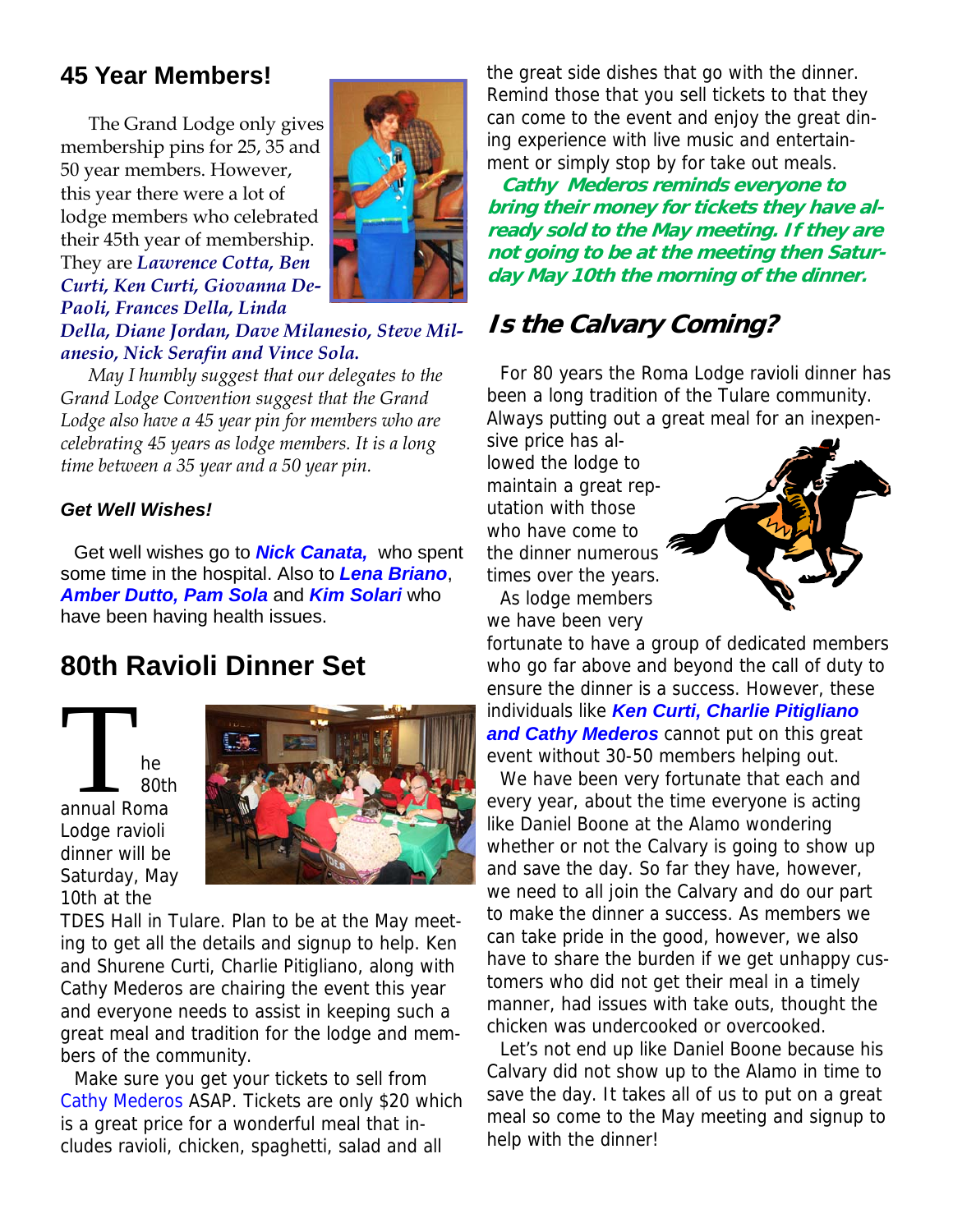

 $\Phi$ 

Roma Lodge PO Box 1337 Tulare, California 93275 *www.romalodge1573.org* 

#### **Dinner Menus**

**January-**Potluck **February**-**Stew & Polenta March**-Rigatoni **April**-Italian Sausage and Risotto *May-TBD*  **June**-Chairman's Choice **July**-No Meeting **August**-Hotdogs/Hamburgers **September-Potluck October-**Chairman's Choice **November**-Polenta and Stew **December**-Ham & Yams-XMAS Party

### *Your Roma Lodge Officers*

| President             | Nick Canata (661-978-9331)   |
|-----------------------|------------------------------|
| <b>Vice President</b> | David DePaoli (804-5443)     |
| Treasurer             | Karen Pedroncelli (732-1591) |
| Recording Sec.        | Tina Sparlin (685-8857)      |
| Financial Sec.        | Cathy Mederos (687-1112)     |
| Orator                | Gary Dutto (686-6201)        |
| Historian             | Carole Burner (686-8419)     |
| Guard                 | Ken Bertorelli (788-8496)    |
| Past President        | Ken Curti (288-2144)         |
|                       |                              |

#### *Trustees*

| Danny Dutto        | $(686-1348)$ |
|--------------------|--------------|
| Mike Saltzman      | $(686-4340)$ |
| Matt Watkins       | $(635-1699)$ |
| Dominic Pitigliano | $(359-1907)$ |
| Michael DePaoli    | $(730-1168)$ |
|                    |              |

### *Mistress of Ceremony*

Frances Della (784-7653) Shurene Curti (740-0184)

*Meeting*  **May 5, 2014 6:30 PM-Dinner** 

**May Dinner Planning Meeting** 

# **Signup For Dinner Duties**

*Drawing \$100 We Draw Until Someone Wins!*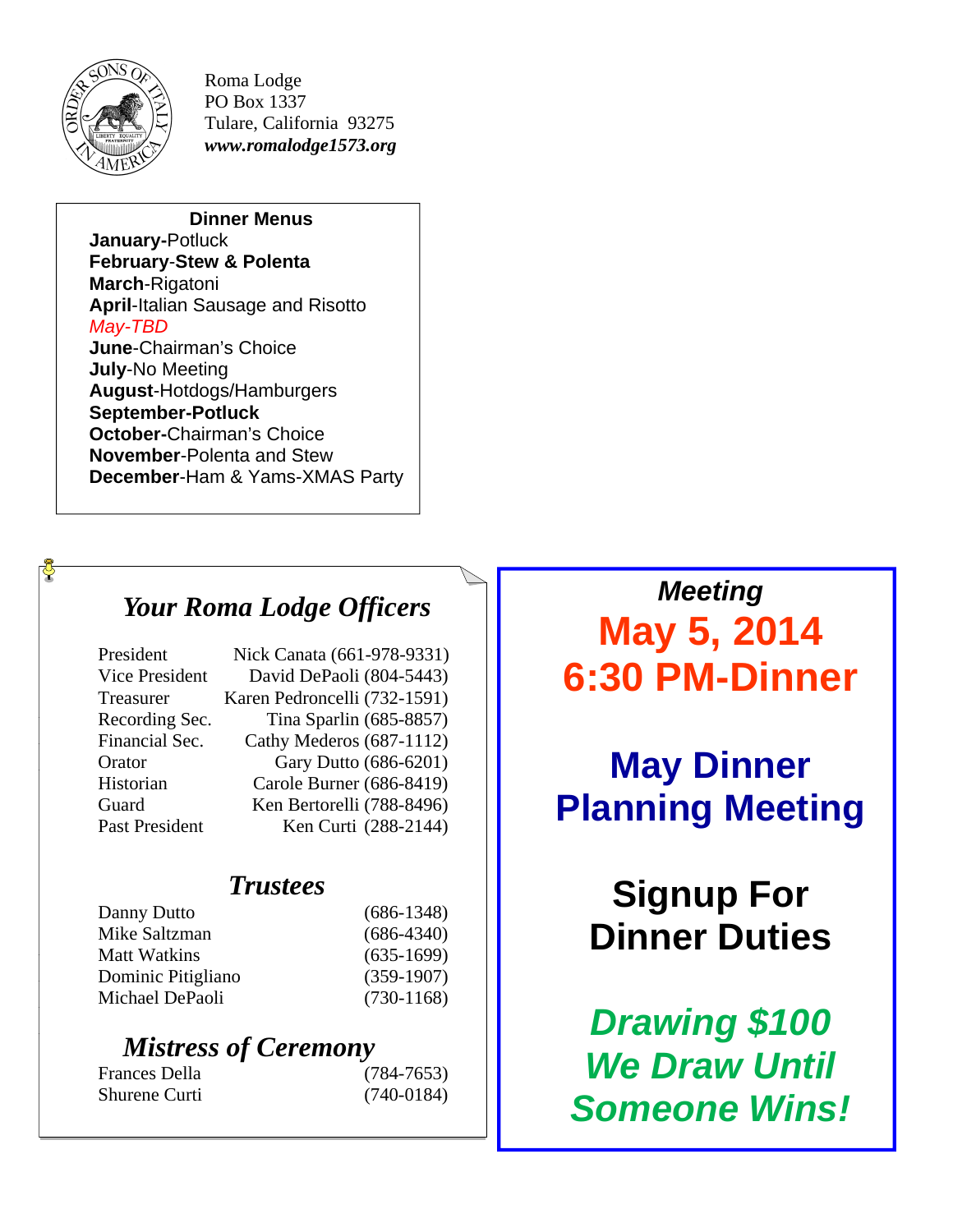## Roma Lodge # *May Meeting*

## May 5, 2014

\$100 Drawing-Keep Drawing Until Someone Wins! Place: Ag Center Social Hall, So. Laspina Rd. Birthday Members Bring Your Raffle Prizes

# **May 2014**

| Sun            | Mon                                             | Tue                                            | Wed                                      | Thu                             | Fri                                               | Sat                                                             |
|----------------|-------------------------------------------------|------------------------------------------------|------------------------------------------|---------------------------------|---------------------------------------------------|-----------------------------------------------------------------|
|                |                                                 |                                                |                                          | 1<br>Rance<br>Danell II         | $\overline{2}$<br>Lena Briano<br>Angela<br>DeRose | 3<br>Delaney<br>Shaw                                            |
| $\overline{4}$ | 5<br>Joyce<br>Hofstee<br><b>Meeting</b><br>6:30 | 6<br>Pete<br>Milanesio<br>John<br>Parreira     | $\overline{7}$<br><b>Stacy</b><br>Galvan | 8                               | 9                                                 | 10<br><b>Ravioli</b><br><b>Dinner</b>                           |
| 11             | 12                                              | 13                                             | 14<br>Michael<br>Saltzman                | 15<br><b>Mikko</b><br>Romero    | 16                                                | 17<br>Michael<br>De Paoli                                       |
| 18             | 19<br>Joann<br>Jones<br>Dominic<br>Pitigliano   | 20<br>Frank<br>Marinelli<br>Matthew<br>Beecher | 21<br>Robert<br>Pinkerton                | 22                              | 23<br>Faye<br>Taylor                              | 24<br>Kyle<br>Caetano<br><b>Dolores Vener</b><br>James<br>Costa |
| 25             | 26<br>Austin<br>Gentry<br>Janice<br>Saltzman    | 27                                             | 28                                       | 29<br><b>Brian</b><br>Milanesio | 30                                                | 31<br><b>Amber Dutto</b><br>Denise<br>Danell                    |